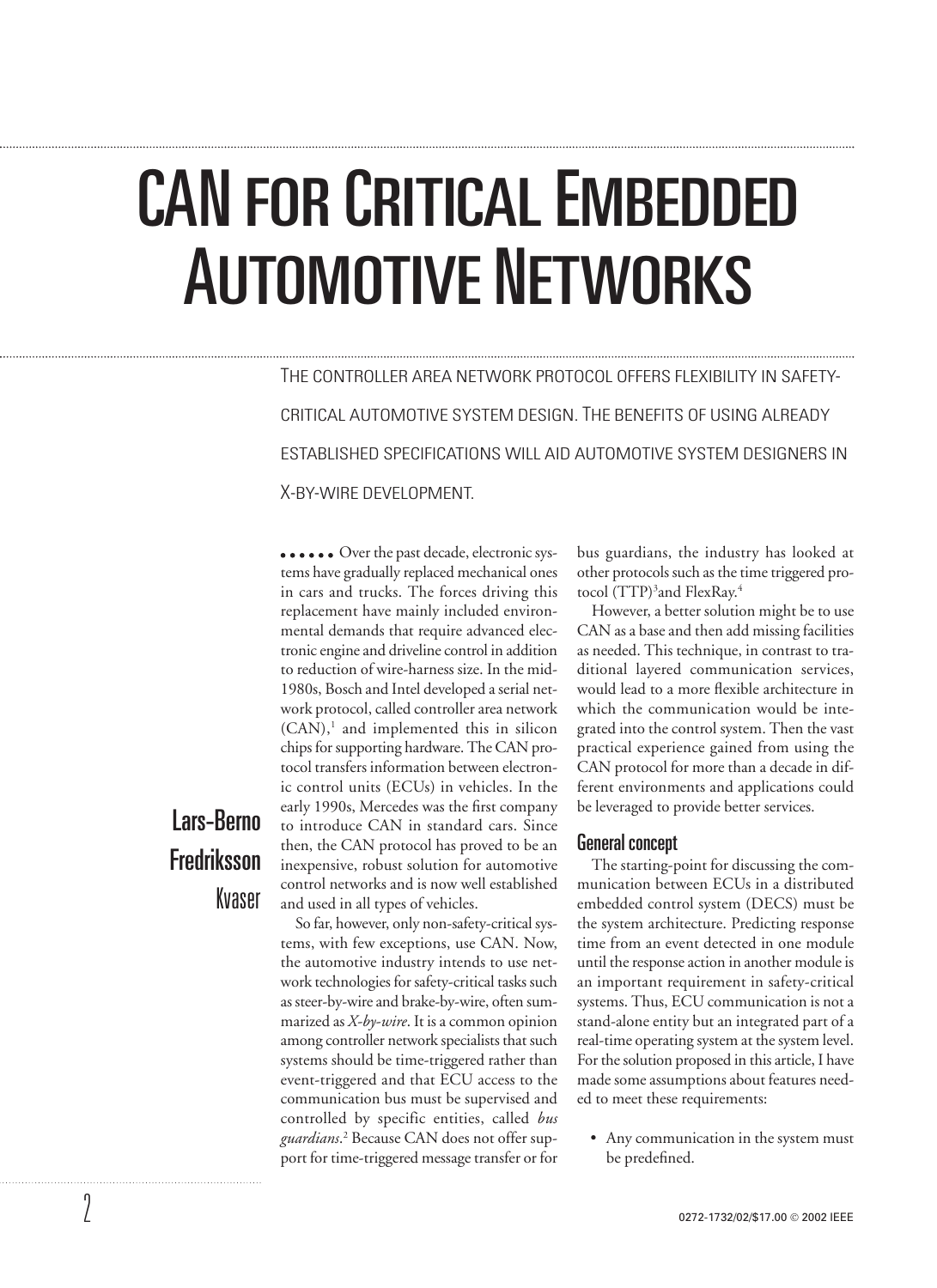- The communication must be time scheduled during normal conditions.
- The time schedule must accept eventtriggered emergency messages
- The communication must have an eventtriggered schedule as a backup.
- There must be a clear separation between the system level and the module level regarding failure detection and actions on failures.
- It must be possible to update the protocol at any time during the system's life cycle.

#### Predefined communication

In a DECS, unlike a LAN or telecommunication system, any need for communication must be known and defined a priori. Different ECUs can respond only to known messages and can transmit only those messages that they are programmed to transmit and the system uses the message contents. LAN or telecom systems do not know any communication and any message contents in advance of system design and the system does not use these contents. In these systems, in which communication functions as a service of the different network nodes, the communication service might not be available sometimes because the demand is stochastic. A DECS must be designed in accordance with the worst-case reaction times for different events, at least for safety-related operations.

#### Time-scheduled communication

The timing of the actions in collaborating ECUs depends on message delays. Although it is possible to calculate the maximum delay for any message in an event-triggered CAN system, it soon becomes obvious that an event-triggered approach can be difficult to design if correctness, failure detection, and maximum reaction time must be verified. Only a few messages can have a short, guaranteed maximum latency, and a lot of the bandwidth must be assigned to ensure system integrity. Systems with time-scheduled transmissions are much simpler to design, understand, analyze, and verify. It is important, especially for safety-critical systems, that system behavior during any conditions is understandable. System architectures based on time-scheduled communication have the best chance of meeting the dependability requirements of safety-critical systems.

#### Event-triggered emergency messages

The time schedule must accept event-triggered emergency messages, which are a big problem in time-scheduled systems. Emergency messages do not typically appear during normal conditions, but when they must be transmitted, their latency time must be short. If they are a part of the schedule, they occupy a substantial portion of the bandwidth that could be more effectively used. A much more efficient approach is to transmit regular messages on time schedules and emergency messages on events. CAN makes such an approach possible.

#### Event-triggered schedule as a backup

The weakness of a pure time-scheduled system is the clock. If one node is not time synchronized with the other nodes in the system, the system behavior is unpredictable. It is easy to detect a time-keeping failure, but such failures are not always easy to rectify. A more robust approach when trying to fix a timekeeping problem is to switch to graceful degradation by changing from the time-triggered schedule to an event-triggered backup schedule.

#### System and module separation

Although CAN itself and some current CAN-based protocols, including SAE J1939 <sup>5</sup> and NMEA 2000,<sup>6</sup> were initially developed to be system independent and should not require any system designer, in practice, there are several reasons to have a system designer. Before a communication scheme with predictable latency can be designed, the number of nodes and their interactions has to be known, that is, a system designer is required for any real-time system. Furthermore, designers can enhance and simplify failure detection by using both a system level and a module level. Some failures can only be detected when you compare the responses of multiple modules to an event. In other cases, designers can make error detections redundant using mechanisms at both system and module levels. A system designer has complete knowledge of the system and can design a node capable of supervising the system. By separating the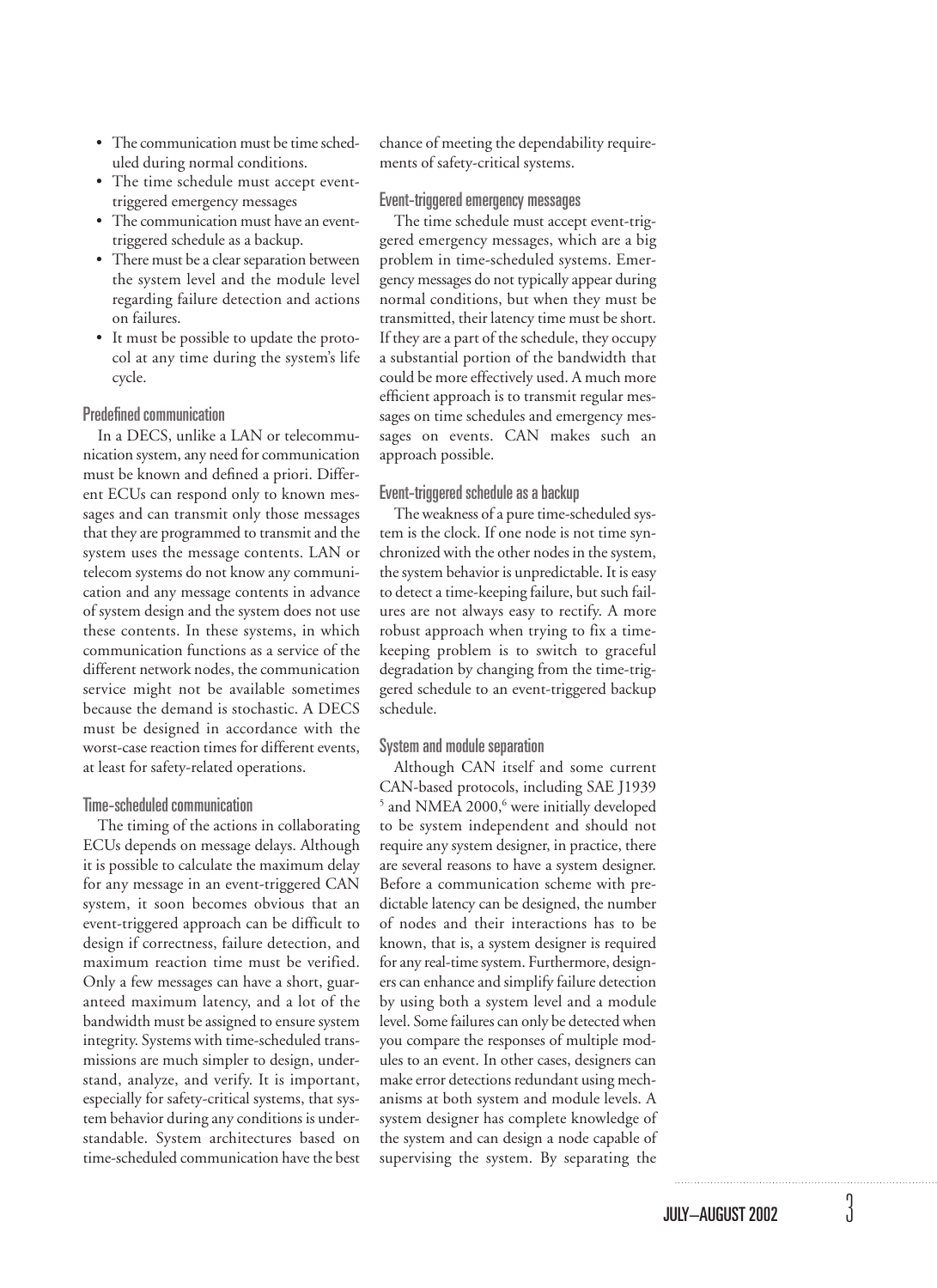design task into one system level and one module level, module designers can concentrate on the performance of their modules and leave system problems to the system designer.

#### Protocol update

Ideally, designers would solve all problems at a project's specification phase. When the team then approves the specification, it should be simple to get it implemented, verified, and validated. In the real world, however, designers usually detect some shortcomings of the specification long before the verification phase. Other shortcomings remain hidden until the product is far into its life cycle. Almost any change in a DECS will affect desired protocol properties, so the system must allow updating.

#### Ideal building block

In 1988, Intel brought the first CAN chip into the market. Since then, several manufacturers have designed and produced different types of CAN chips in large numbers, and many market segments, with varying demands, have used CAN chips. CAN has proved itself to be a solid base for different kinds of protocols in a great variety of DECSs. Integrating different CAN controllers in a system has most often been a simple task.

Because CAN is a low-level protocol, systems requires a higher-layer protocol (HLP) built on top of CAN. It is the quality of the applied HLP that makes some CAN systems dependable and others not. The requirements of a dependable system relate to the system itself and to how the system resolves critical situations (see http://www.sp.se/electronics/RnD/palbus/eng/report.htm), which is why it is almost impossible to create one and only one HLP for all critical, embedded automotive networks.

A different approach is to make the communication an integrated part of the control system. For this approach, as mentioned previously, CAN is an excellent basic building block. Over the years, this technique has proved to be a robust way to convey information within control systems. The next step is to add a new standardized support for global clocks, opening new opportunities for designing dependable systems. Developers could then combine well-proven CAN solutions with wellproven time-scheduled solutions, which would be an ideal starting-point for generations of embedded automotive network designs.

#### CAN: Not an event-triggered protocol

Designers often rule out CAN outright because many falsely regard the protocol as event-triggered. CAN uses an efficient process to resolve message collisions when they occur on the bus. But the protocol does not require collisions. Nothing prevents CAN from being used for time-scheduled protocols. In fact, designers have successfully used it for several years in protocols such as CDA 101.<sup>8</sup> A great advantage of using CAN in time-scheduled protocols is that clock failures can easily be detected and efficiently handled.

Time-scheduled communication requires that each node rely on the same notion of time. A straightforward solution is to have local clocks in each node, synchronized to one of them by time messages; software achieves this in current CAN applications. Although an accuracy of 10 microseconds is possible, programming software in this way is often difficult because any change in a module's software might influence its clock performance. A standardized solution implemented directly in the CAN controller would be a better alternative.

#### Global clock support

CAN relies on time measurement for its bit encoding. The non-return-to-zero (NRZ) concept encodes the bits in CAN and thus the bus level does not change when transmitting adjacent bits of the same value. In these cases, the system calculates the number of bits by dead reckoning. Thus, a CAN controller already has the basic features for an integrated clock. According to the CAN standard, a bit can be divided into at least 25-bit time quanta, and each bit can be as low as 1 microsecond. The falling edge (the start of a frame) hard synchronizes a system's CAN controllers at the beginning of each message on the bus. Thus, a time resolution of 40 nanoseconds and an already-used synchronizing flank are available, up-front. Only a counter has to be added to implement a local clock. However, to support a global clock, the local time must be synchronized to a systemwide notion of time, which requires a few more counters and registers. But the problem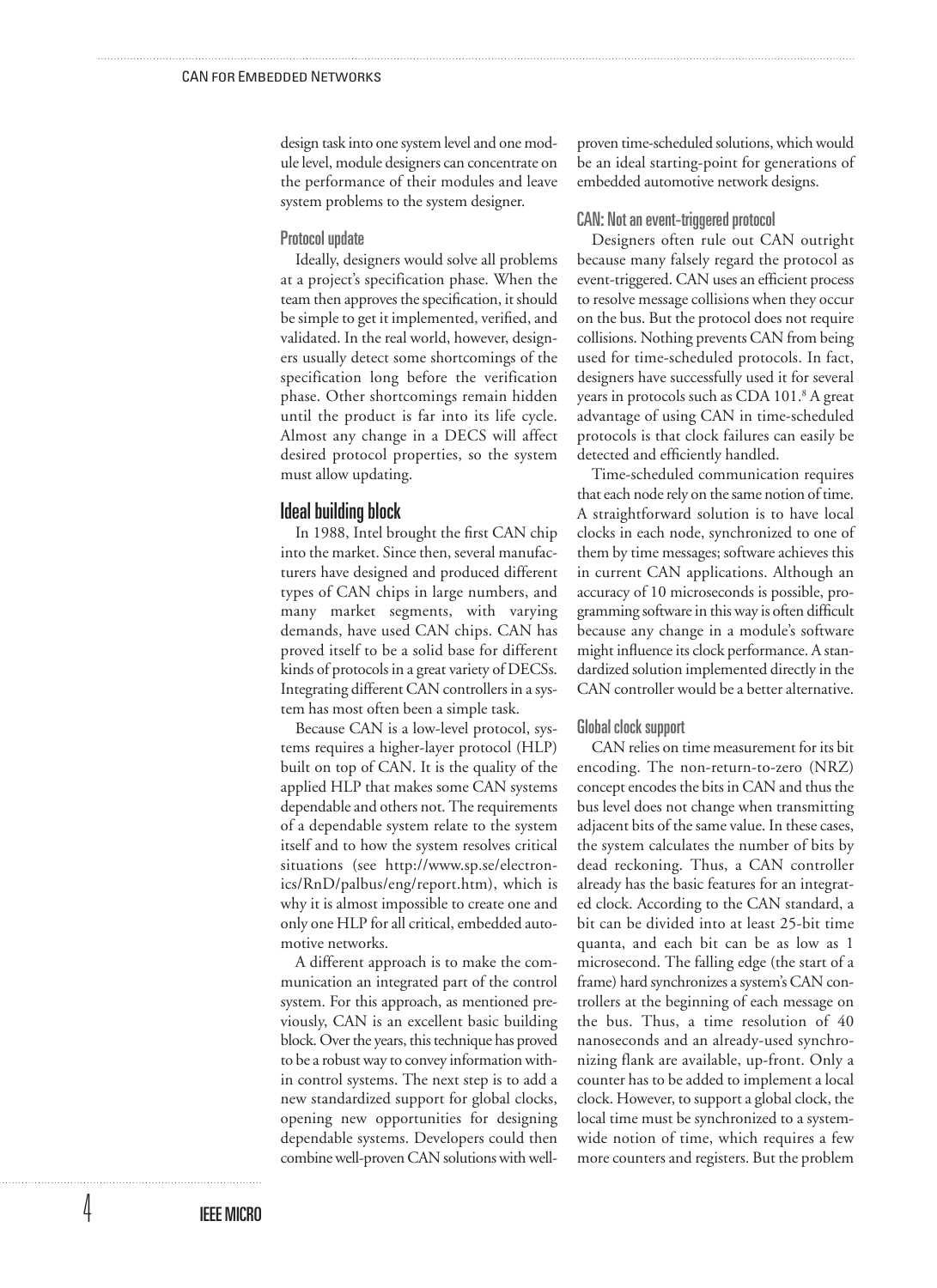

Figure 1. Wiring harness for a distributed embedded network with four nodes The RedCAN units labeled 1 and 4 disconnect the bus. The section between 1 and 4 is disconnected. In case of a short or a break in another section, for example, between the units labeled 2 and 3, the 2 and 3 units terminate the bus and units 1 and 4 connect the section between 1 and 4 to the bus (a). Detail of a connection point. The RedCAN unit can either connect to the section or terminate the bus (b).

is well known and was solved long ago in the telecom industry. Thus, a chip designer could add an accurate and adjustable clock to a CAN controller without much extra cost.<sup>8</sup>

#### Required bandwidth

A common claim from proponents of alternative standards to CAN is that an X-by-wire system requires a bit-rate of at least 5 Mbps and that because CAN provides a bit rate of only 1 Mbps, its bandwidth is too limited. This might be true if you consider communication as a stand-alone entity. But the picture is quite different if you regard the communication and the global clock as integrated parts of the system control. By using the global clock for time stamping, designers can dramatically reduce the need for communication bandwidth by applying feedback loop control theories using known time jitter.<sup>9</sup>

CAN's collision resolution mechanism operates according to a bitwise arbitration of the first part of the message, called the *identifier field*. One and only one node can transmit the same bit pattern in the identifier field unless the rest of the message contains no data or exactly the same data. Thus, any message addressing must be implemented in a higher protocol layer. In scrutinizing the CAN standard, it seems that is offers features for efficient message transceiving of up to 94 bits of data on a bus. The so-called CAN identifier need not be an identifier at all, it can be the message itself.

A common communication problem occurs when several nodes simultaneously detect an alarm-causing event and each of them transmits alarm messages, resulting in a saturated bus. Designers can solve this problem with CAN by assigning the same identifier for an empty alarm message to all nodes capable of detecting the same failure. On the triggering event, they transmit the alarm message unless they just received the very same alarm. The result is only one message on the bus, regardless of how many modules detected the failure. CAN's address-less concept, in which every node receives every message, can resolve message collisions with no loss of bandwidth.

#### Building CANs for ECUs

The first step in building a  $C_{\overline{A}}$  for critical embedded automotive networks is wiring, which must be robust. Each ECU must connect at the right spot. Figure 1a shows a proposed physical architecture prepared with connection points for four modules. Each connection point has a unit that contains memory, a CAN transceiver, a RedCAN device, a CAN controller, and a small CPU, shown in Figure 1b.

RedCAN helps obtain redundancy effiently.<sup>10</sup> A RedCAN device can detect physical defects as shortcuts or breakups in the wires and can terminate the bus. At startup, RedCAN singles out one section as a redundant sector. If one sector fails during runtime,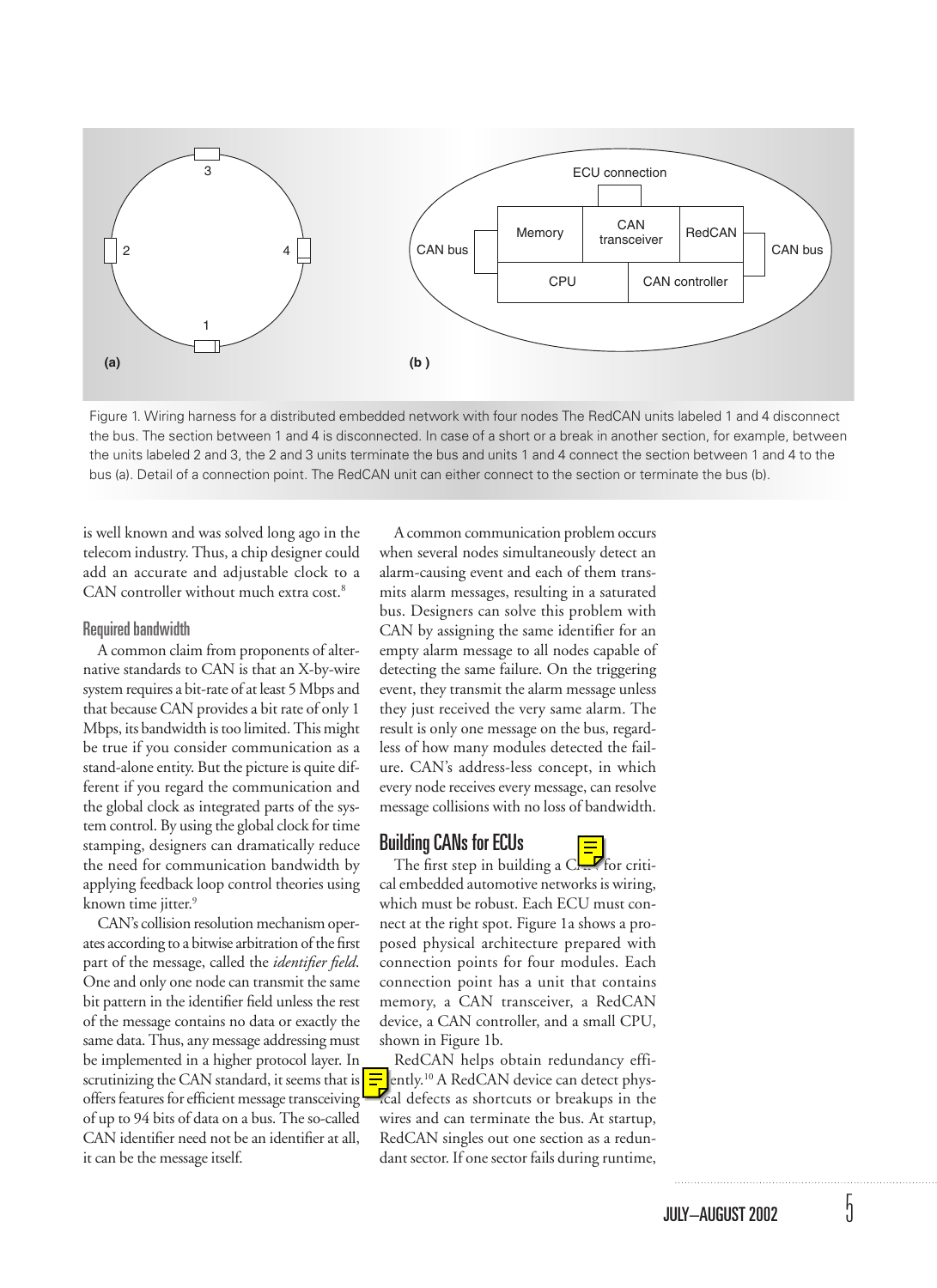

Figure 2. Architecture for dependable system with three electronic control units and one system module. The CAN controllers support global time. The system module controls the connection points.

the modules at each side automatically disconnect this sector, and the redundant sector becomes active. Adjacent modules can also disconnect a malfunctioning module. Red-CAN not only provides efficient bus redundancy but also solves the problem of a completely crushed node. In many other systems, a crushed module might ruin the ordinary bus and the redundant ones because they all are connected to the module.

The memory in the connection-point device contains, at a minimum, information about what kind of ECU should be connected to this point, but can include other essential information such as bit rate, setup parameters, serial number of the ECU last attached, and time schedules that otherwise must be communicated by a tool or across the bus during setup. By reading the memory before going active, the ECU can make sure that it is correctly attached in the system.

With a CPU at each connection point, the system designer can implement several tasks for supervising and controlling the system independently of the ECU designs. Because the CAN transceiver belongs to the wiring system, the designer can choose the bus levels (or even an optical alternative) while still using ECUs with standard CAN controllers. The designer can program the connection units with communication rules that act as bus guardians optimized for the system. Thus, the connection unit can physically disconnect an attached module if it does not behave according to the rules, either automatically or by command from another module.

#### **Modules**

Figure 2 shows the system with modules attached. The system module (SM), created by the designer, has a supervising role because it receives every message on the bus and has complete knowledge of expected system behavior on the bus. It can have the capability of detecting almost any serious ECU malfunction. When a module connects to the access point unit, a point-to-point CAN communication runs between the module and the unit. The access point unit can then interrogate the module and find out whether it is of the right kind and can correctly set the module before it is connected directly to the bus. The module can also check that it is correctly connected to an approved system before it turns into an active mode.

To make the modules as system independent as possible, they must be configurable by some kind of a tool. The SM can act as such a tool during setup. The CanKingdom (http://www.cankingdom.org/) standard provides a set of command messages to configure and control modules.11 A module supporting CanKingdom lets the system designer assign CAN identifiers to messages, construct messages from internal signals, select responses on events or received messages from a list of alternatives, set the bit rate, set the periodicity of messages, and adjust the local clock to global time. With this flexibility, the system designer can create a CAN higher-layer protocol and integrate the control schemes with the communication.

The property of allowing integration of new modules into a system is often called *composability*. Composability requires a clear and stable interface specification in a module's value and time domains. Traditionally, this requirement can lead to inflexible systems because the system requirements must be known when the module is designed. But with CanKingdom, which provides well-defined interface building blocks rather than complete inter-

6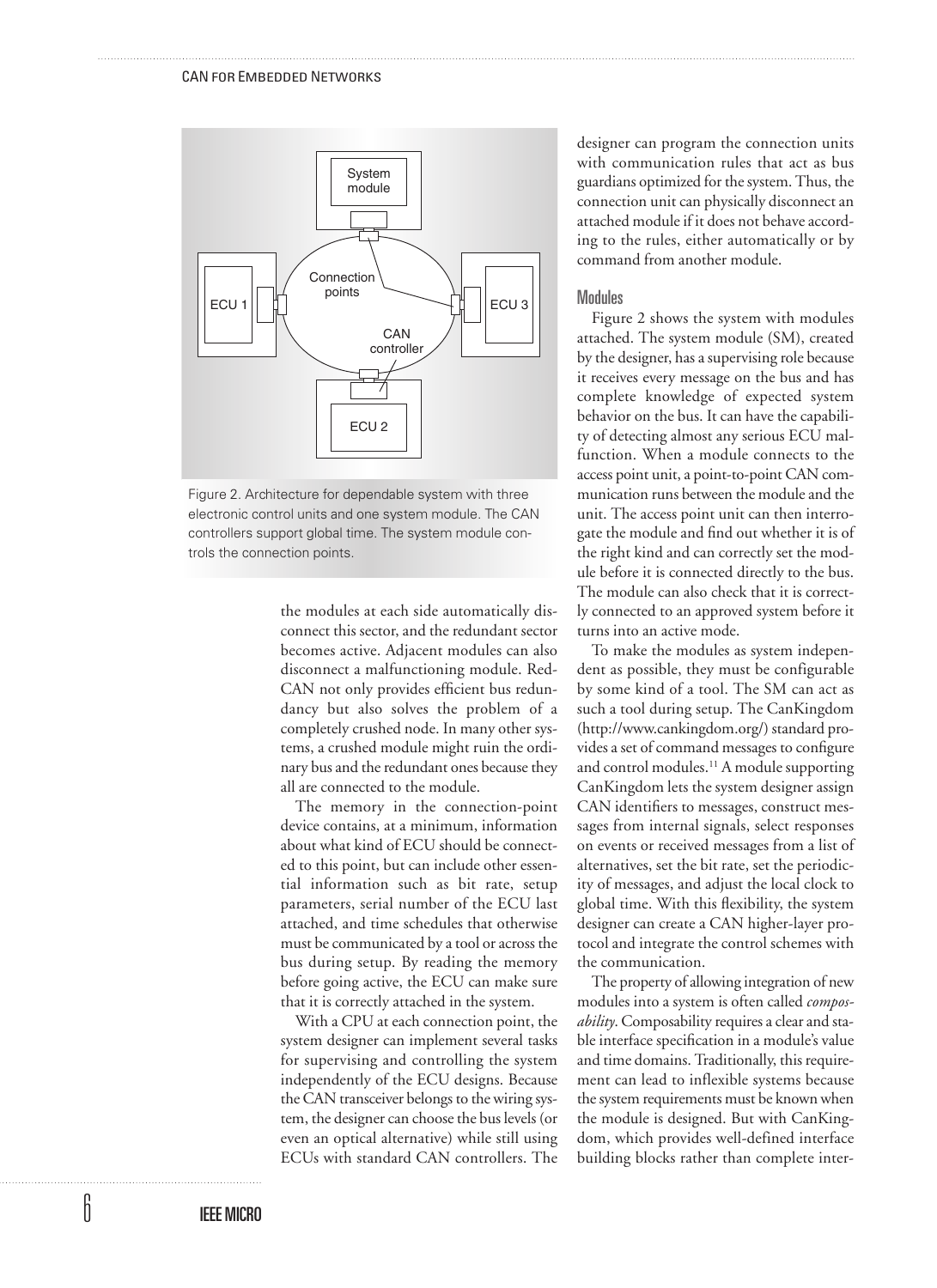faces, designers can build flexible interfaces in any module, which the SM can modify to match current system needs—not only at startup but also during runtime.

#### Time schedules

Only the system designer knows how the different ECUs interact, how faults are detected, and how to correct those faults when failures happen. The combination of CAN and timescheduled communication create new possibilities, especially in contrast to classical time-scheduling techniques. Any time-scheduled system must anticipate message loss due to electromagnetic disturbances. To cope with this problem, the system must retransmit the message one or more times in the same time slot, or the time slot must reappear often enough so the system can survive one or two lost slots.

CAN's collision resolution feature allows a more efficient use of bandwidth because critical messages can share the same time slot as noncritical messages. In these cases, the CAN system makes the time slot for a critical message long enough to allow message retransmission if the critical message gets corrupted. In CAN, the system designer assigns a slot- $\nabla$ sharing noncritical message to a CAN identifier with a lower priority and its time slot starts slightly later than the critical message. If the critical message successfully transmits, the noncritical message automatically transmits immediately thereafter. If not, the system will retransmit the critical message and the noncritical message will lose the time slot.

Not all modules must support a global clock in a time-scheduled system. Some of them can piggyback on messages transmitted by modules that support the global clock by using CanKingdom's action-reaction feature. A module supporting the action-reaction concept has a list of tasks and events that other tasks or events can evoke. A command message establishes the action-reaction relationship. By setting up the reception of a message with a certain CAN identifier as the action event and the transmission of a certain message as the reaction task, designers can use any message appearing on the bus as a trigger for message transmission from other modules. The designer can then use time-scheduled messages from modules that support a global clock to trigger message transmission from



Figure 3. Messages can be scheduled in different ways to accommodate different scenarios. Tight time slot for a message from a module with a high accuracy rate, retransmission is not allowed (a). Time slot for a message from a module with a low quality clock, the clock allows for a big jitter (b). Tight time slot for a critical message, two retransmissions are allowed. This slot is shared by a slot for noncritical messages that starts slightly later than the critical message. CAN priority controls bus access (c). Time slot where the first message is from a module with a high quality clock. The following messages are from modules with no clocks, these will transmit when the system detects the first message's CAN identifier (d).

other modules in the system.

The SM—or any module that knows the schedule of other modules—can immediately detect a module not synchronized to global time. If it detects that all other modules have lost synchronization, then the detecting module itself is unsynchronized. Because most transmitted CAN identifiers relate to specific modules, the SM knows the source of a message appearing on the bus at the wrong time. By carefully selecting the message priorities, designers can create a system to be fully functional for a long time even if the global time fails. The nondestructive message-priority collision-resolution mechanism provides a graceful degradation of the time schedule. When the clocks in the modules drift from global time, messages will gradually start to collide but will appear back-to-back on the bus. Even when the clock in a module gets out of phase, the system handles this problem safely and predictably. Figure 3 shows some different ways to schedule messages.

ngoing work within ISO on a time-triggered CAN has reached the committee draft status.12 The draft focuses on standardizing how to schedule messages and how to get a global system clock. In the standard, messages operate in a matrix in which each column represents a time slot. The system transmits messages row by row. Time mes-

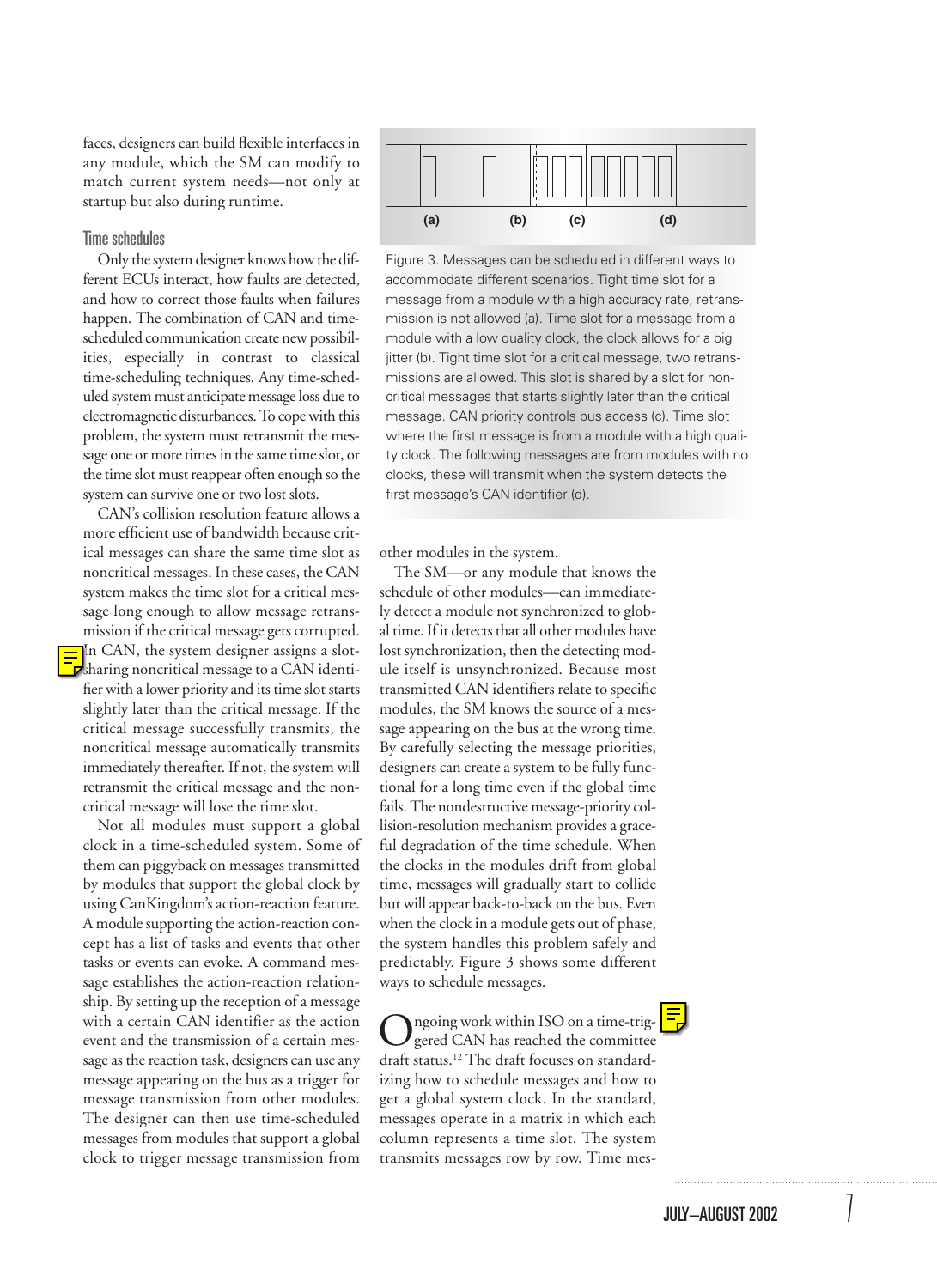sages, from a time master, occupy the first column in the matrix to synchronize the module clocks.

The advantages of the ISO proposal are that it is easy to comprehend and creating a schedule by hand is easy. However, there are some of disadvantages:

- The time resynchronization messages appear according to a schedule pattern rather than when needed, possibly wasting bandwidth.
- The column width governs the time slots, which are equal for all messages in the same column and cannot be optimized.
- Because the standard will be implemented in silicon, it might be difficult to have built-in support for a global clock if designers use a nonmatrix method for creating the schedule.
- The matrix only helps create a schedule, which means that, in practice, it will unfold into a timeline when executed, making the columns only a restriction and reducing the possibility of making more efficient schedules.
- Some details make it difficult to harmonize a CAN clock with other clocks such as GPS, GSM, or Bluetooth clocks—possibly making it hard to build efficient gateways to other networks.

The common denominator in any timetriggered system is the notion of time, which means you can use a global clock not only for assisting communication but also for synchronizing tasks. Time synchronization would then operate independently of the scheduling method. The ISO proposal could be restructured to fulfill this requirement. Alternatively, a chip manufacturer could decouple the schedule and the clock parts in an implementation.

An ISO standard for establishing a global clock on top of CAN is already in preparation. Designers could use such a global clock for establishing time-controlled message transmission and synchronizing tasks in different nodes. The combination of CAN's collision resolution features with message scheduling opens up several possibilities for critical automotive network designs.

By applying an architecture with a clear division between the system and module levels, designers can simplify failure detection. A system node can supervise communication and check that it is running according to current rules and that the modules are responding to actions within reasonable limits. Using the proven CanKingdom tool, designers can flexibly implement system communication and control rules. The wiring could include active connection points to the modules so that the SM can ensure that the right modules connect at the right places at startup and during runtime. This technique could make time-triggered CANs an excellent choice for critical embedded automotive networks MICRO

#### **References**

- 1. *ISO 11898, Road Vehicles: Interchange of Digital Information–Controller Area Network (CAN) for High-speed Communication*, Int'l Organization for Standardization, Geneva.
- 2. H. Kopetz, *Real-Time Systems Design Principles for Distributed Embedded Applications*, Kluwer Academic, Boston, 1997.
- 3. *Time-Triggered Protocol (TTP/C)*, Version 1.0, TTA Group, Vienna; http://www.ttagroup.org/ ttp/specification.htm.
- 4. R. Belschner et al., *FlexRay Requirements Specification (draft), version 1.9.7*, FlexRay Consortium, 2001; http://www.flexraygroup.com/.
- 5. *SAE J1939, Recommended Practice for Truck and Bus Control and Communications Network*, Soc. of Automotive Engineers, Warrendale, Pa., 2000; http://www.sae.org/ products/j1939.htm.
- 6. *NMEA 2000 Standard for Serial-Data Networking of Marine Electronic Devices*, Nat'l Marine Electronics Assoc., Severna Park, Md., 2002; http://www.nmea.org/pub/ 2000/index.html.
- 7. D. Purdy, *CDA 101*, *Common Digital Architecture,* Naval Air Warfare Center Weapons Division (NAWCWD), Point Mugu, Calif.; http://www.cankingdom.org/download/ Download%20files/CDA101/cda\_101.htm.
- 8. L-B. Fredriksson and J. Österling, *An Outline for a CAN Global Clock*, Kvaser, Kinnahult, Sweden, 2000; http://www.cankingdom. org/download/Download%20files/Time%20 Triggered%20Systems/tts.htm.